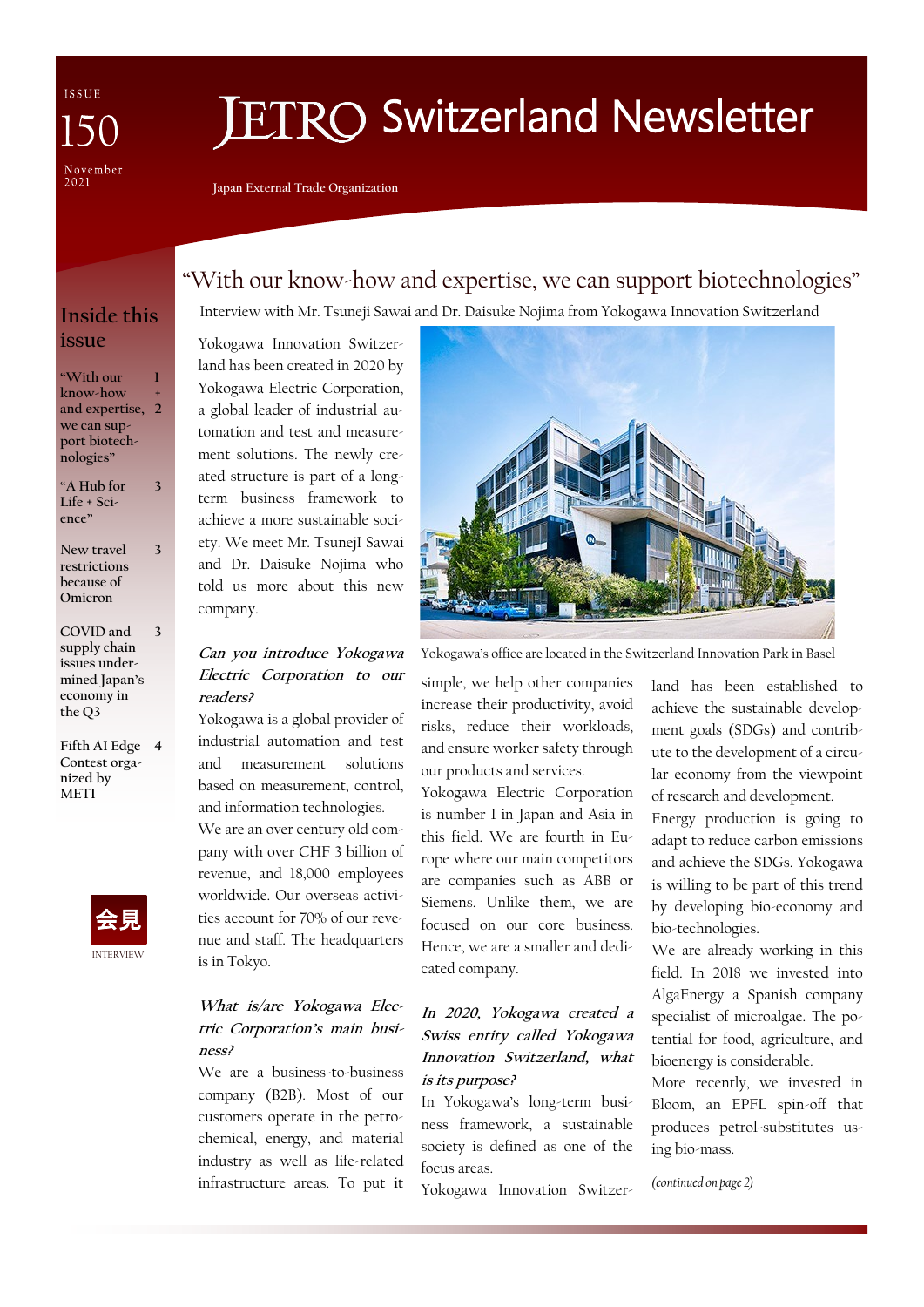### "With our know-how and expertise, we can support biotechnologies"



#### *(continued from page 1)*

We will continue to support those two companies, but the major part of our team in Switzerland is to find new area for future activities. With our know-how in industrial automation, measurement solutions and expertise in energy related industries we believe we can support and develop biotechnologies.

#### **Was the Basel area a natural choice for your specific purpose?**

Yes, indeed. Switzerland in general is recognized worldwide for being innovative. There are a lot of talented people, great companies and excellent universities. For our purpose, Basel was an obvious choice as it is a global center for the pharmaceutical industry but also for food and beverages that are some of our focus industries. In that sense, the Basel area is the best place to gather customer voices and novel biotechnologies. To be accurate we are located in Allschwil, in the Switzerland Innovation Park. It is a great facility with many innovative companies.

#### **Can you give us an example of a project you are working on?**

We are now exploring potential collaborations with various universities, startups, and governmental hubs. Then we are going to start the actual R&D and business development. Additionally, we are gathering expertise regarding bioeconomy in Yokogawa and starting new R&D projects with Yokogawa Technology Solutions India and Yokogawa Electric Corporation.



Mr. Sawai, Managing Director, and Dr. Nojima, Chief Science Officer

We are also working on technologies regarding the smart cell industry. With Yokogawa Bio Frontier we support the creation of those new products derived from biomass. We are also interested in medical science and machinelearning technology.

In fact, we potentially cover a very broad spectrum of technologies and application because bio-product and bio-process is a broad definition. It can be sophisticated technologies like the one developed by Bloom, but the definition also applies to Miso or Soy sauce. They are bio-processed too!

#### **What are Yokogawa Innovation Switzerland's priorities for the coming months/years?**

We are now working on algal genome editing technologies with single-cell manipulation and development of metabolic prediction algorithm. In parallel, we are always looking for new fields to enhance our activities as mentioned earlier. We are enhancing our activities as Bio-Center of Excellence in

Yokogawa to maximize Yokogawa's competency and incorporate external capabilities.

We want to develop the technology we are working on. We have developed some measurements tools and process we want to promote. We also want to strengthen the collaboration with start-ups and academia with joint R&D.

Yokogawa is not well known here. So, we are trying to introduce ourselves to Swiss companies and universities. We are very open and happy to discuss with everyone. When Yokogawa decided to entered the bio-economy in 2018, we created "a Life Business Headquarters" back in Japan. We are working both from Tokyo and Switzerland meaning that our partners here also benefit from the leading position of Yokogawa in Asia.

In a way, our small team is painting on a white canvas. It is an interesting challenge.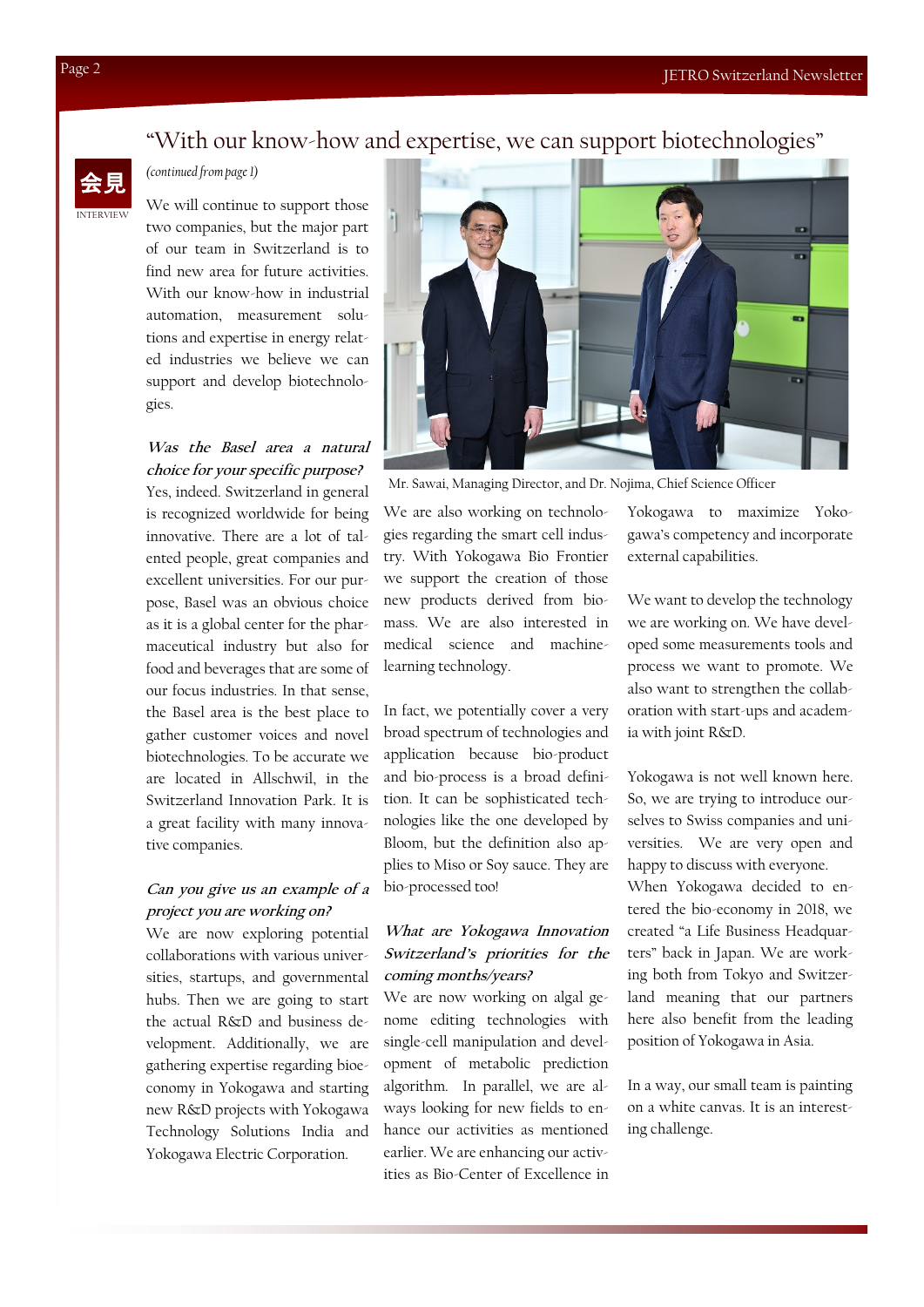EVENT 行事

## "A Hub for Life + Science"

Switzerland Innovation Park in the Basel Area will be the most dynamic life science cluster in Europe. There are already over 700 companies working in this field in the Basel Area. Next year, it will scale up with the inauguration of the [Main Campus,](https://maincampus.ch/) a beautiful building designed by Herzog & Meuron and developed by SENN. It will open in 2022 with 50,000 square meters dedicated to innovation and life science.



State-of-the art working environment

#### New travel restrictions because of Omicron

Originally, we were going to publish an article called "Business trips to Japan are possible with a threeday quarantine", but everything has changed within 24 hours. Currently, both Japan and Switzerland have inbound restrictions.

This is no longer true, but for your information, on November 5 the Japanese government agreed to significantly [reduce the quarantine](https://www.mofa.go.jp/ca/cp/page22e_000925.html)  [for vaccinated foreigners](https://www.mofa.go.jp/ca/cp/page22e_000925.html) visiting Japan for business purposes. For some countries, including Switzerland, it was shortened to 3 days. This was a significant improvement for Swiss companies that needed to send staff to Japan. Unfortunately, the Omicron variant has forced the government to adapt quickly. These are the current measures in force:

#### Japan to Switzerland

Entry to Switzerland from Japan is still possible but with several restrictions. Since November 30 Japan is on the [list of countries where](https://www.bag.admin.ch/bag/en/home/krankheiten/ausbrueche-epidemien-pandemien/aktuelle-ausbrueche-epidemien/novel-cov/empfehlungen-fuer-reisende/liste.html)  [a risk variant is circulating,](https://www.bag.admin.ch/bag/en/home/krankheiten/ausbrueche-epidemien-pandemien/aktuelle-ausbrueche-epidemien/novel-cov/empfehlungen-fuer-reisende/liste.html) since a positive case of Omicron has been detected.

All passengers have to fill in a form, have a negative test before departure and four to seven days after return. A ten-day quarantine applies after return.

#### Switzerland to Japan

Japan has banned all inbound foreign travellers from entering Japan as of November 30, as stated by PM Kishida in a [press conference.](https://japan.kantei.go.jp/101_kishida/statement/202111/_00006.html)

Japanese citizens are still allowed to return to Japan but a strict quarantine in a designated location is mandatory for countries where Omicron is circulating. Currently about 20 countries and regions are listed. Switzerland is not excluded but this could change fast. Italy, UK, Netherlands, Germany, France and Austria are already listed with quarantine of 3 to 4 days in a designated facility [\(check the COVID](https://corona.go.jp/news/news_20211105_01.html)  [page](https://corona.go.jp/news/news_20211105_01.html) for the latest update).

## 動向

**SITUATION** 

## COVID and supply chain issues undermined Japan's economy in Q3

It was expected that the Japanese economy would be impacted by the wave of COVID that hit the country during the third quarter (July to September). The country faced record-high infection rates for several weeks, forcing the authorities to reintroduce the state of emergency. This situation had a direct

consequence on consumption that dropped significantly (-1.4%). Besides COVID, the supply chain issues (bottlenecks, shortages, etc.) have affected foreign trade, with both exports (-2.1%) and imports (- 2.7%) plummeting. As a result, the Gross Domestic Product (GDP) decreased more than anticipated by experts with -0.8% (quarter-onquarter). In annualized figures, this represents a 3% contraction of the economy.

The fourth quarter is expected to be better, but it seems unlikely that it can save the year.

Source: [Cabinet Office of Japan](https://www.esri.cao.go.jp/en/sna/sokuhou/sokuhou_top.html)